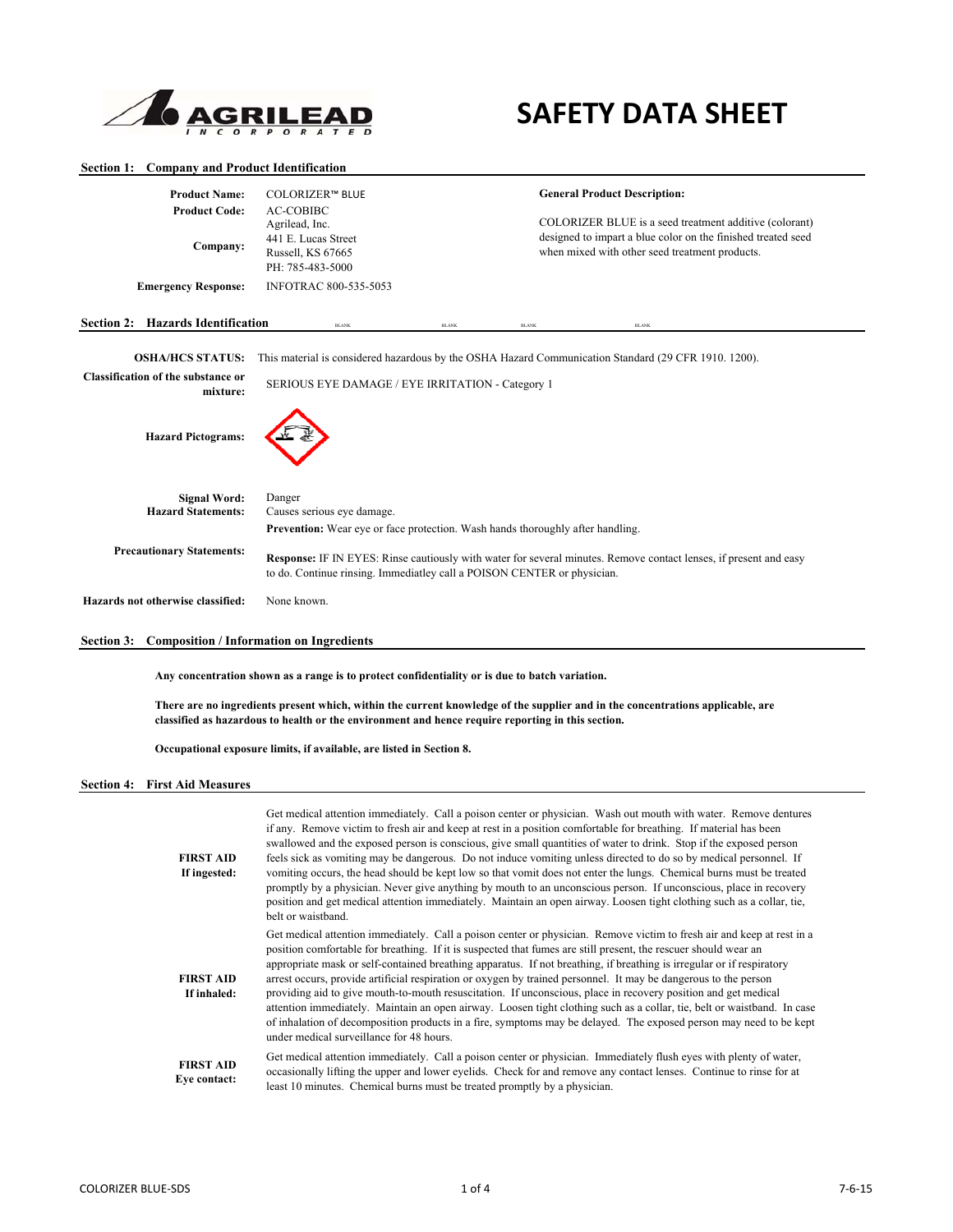| <b>FIRST AID</b><br>Skin contact: | Get medical attention immediately. Call a poison center or physician. Flush contaminated skin with plenty of water.<br>Remove contaminated clothing and shoes. Wash contaminated clothing thoroughly with water before removing it, or<br>wear gloves. Continue to rinse for at least 10 minutes. Chemical burns must be treated promptly by a physician.<br>Wash clothing before reuse. Clean shoes thoroughly before reuse.                 |
|-----------------------------------|-----------------------------------------------------------------------------------------------------------------------------------------------------------------------------------------------------------------------------------------------------------------------------------------------------------------------------------------------------------------------------------------------------------------------------------------------|
| <b>Notable Exposure symptoms:</b> | Eye Contact: Causes serious eye damage. Inhalation: May give off gas, vapor or dust that is very irritating or<br>corrosive to the respiratory system. Exposure to decomposition products may cause a health hazard. Serious effects<br>may be delayed following exposure. Skin Contact: No known significant effects or critical hazards. Ingestion: May<br>cause burns to mouth, throat and stomach.                                        |
|                                   | Notes to Physician: In case of inhalation of decomposition products in a fire, symptoms may be delayed. The<br>exposed person may need to be kept under medical surveillance for 48 hours.                                                                                                                                                                                                                                                    |
| <b>Additional Info:</b>           | <b>Protection of first-aiders:</b> No action shall be taken involving any personal risk or without suitable training. If it is<br>suspected that fumes are still present, the rescuer should wear an appropriate mask or self-contained breathing<br>apparatus. It may be dangerous to the person providing aid to give mouth-to-mouth resuscitation. Wash contaminated<br>clothing thoroughly with water before removing it, or wear gloves. |

# **Section 5: Fire Fighting Measures**

| <b>General Info:</b>                 | If involved in fire or if heated, a pressure increase will occur and closed packaged containers may burst.                  |
|--------------------------------------|-----------------------------------------------------------------------------------------------------------------------------|
| <b>Extinguishing Method</b> /        | Use an extinguishing agent suitable for the surrounding fire. There are no known extinguishing media that are               |
| Equipment:                           | unsuitable for use around this product.                                                                                     |
| Special protective actions for fire- | Promptly isolate the scene by removing all persons from the vicinity of the incident if there is a fire. No action shall be |
| fighters:                            | taken involving any personal risk or without suitable training.                                                             |
| <b>Special protective</b>            | Fire-fighters should wear appropriate protective equipment and self-contained breathing apparatus (SCBA) with a full        |
| equipment for fire-fighters:         | face-piece operated in positive pressure mode.                                                                              |
| <b>Hazardous Thermal</b>             | Decomposition products may include the following materials: carbon dioxide, carbon monoxide, nitrogen oxides,               |
| <b>Decomposition Products:</b>       | metal oxide/oxides.                                                                                                         |

# **Section 6: Accidental release measures**

| Personal precautions, protective<br>equipment and procedures: | For non-emergency personnel: No action shall be taken involving any personal risk or without suitable training. Evacuate<br>surrounding areas. Keep unnecessary and unprotected personnel from entering. Do not touch or walk through spilled material. Do<br>not breathe vapor or mist. Provide adequate ventilation. Wear appropriate respirator when ventilation is inadequate. Put on<br>appropriate personal protective equipment. For emergency responders: If specialised clothing is required to deal with the<br>spillage, take note of any information in section 8 on suitable and unsuitable materials. See also the information in "For non-<br>emergency personnel". Environmental Precautions: Avoid dispersal of spilled material and runoff and contact with soil,<br>waterways, drains and sewers. Inform the relevent authorities if the product has caused environmental pollution (sewers,<br>waterways, soil or air). |
|---------------------------------------------------------------|---------------------------------------------------------------------------------------------------------------------------------------------------------------------------------------------------------------------------------------------------------------------------------------------------------------------------------------------------------------------------------------------------------------------------------------------------------------------------------------------------------------------------------------------------------------------------------------------------------------------------------------------------------------------------------------------------------------------------------------------------------------------------------------------------------------------------------------------------------------------------------------------------------------------------------------------|
|                                                               | <b>Small Spills:</b> Stop leak if without risk. Move containers from spill area. Dilute with water and mop up if water-soluble.<br>Alternatively, or if water-insoluble, absorb with an inert dry material and place in an appropriate waste disposal container. Dispose<br>of via a licensed waste disposal contractor.                                                                                                                                                                                                                                                                                                                                                                                                                                                                                                                                                                                                                    |
| <b>Containment Equipment and</b><br><b>Procedures:</b>        | Large Spills: Stop leak if without risk. Move containers from spill area. Prevent entry into sewers, water courses, basements or<br>confined areas. Wash spillages into an effluent treatment plant or proceed as follows. Contain and collect spillage with non-<br>combustible, absorbent material e.g. sand, earth, vermiculite or diatomaceous earth and place in container for disposal according to<br>local regulations (see Section 13). Dispose of via a licensed waste disposal contractor. Note: see Section 1 for emergency contact<br>information and Section 13 for waste disposal.                                                                                                                                                                                                                                                                                                                                           |
| Section 7: Handling and Storage                               |                                                                                                                                                                                                                                                                                                                                                                                                                                                                                                                                                                                                                                                                                                                                                                                                                                                                                                                                             |
| <b>Safe Handling Precautions:</b>                             | Put on appropriate personal protective equipment (see Section 8). Do not get in eyes or on skin or clothing. Do not<br>breathe vapor or mist. Do not ingest. If during normal use the material presents a respiratory hazard, use only with<br>adequate ventilation or wear appropriate respirator. Keep in the original container or an approved alternative made<br>from a compatible material, kept tightly closed when not in use. Empty containers retain product residue and can be<br>hazardous. Do not reuse container.                                                                                                                                                                                                                                                                                                                                                                                                             |
| <b>Recommendations for Storage:</b>                           | Store in accordance with local regulations. Store in original container protected from direct sunlight in a dry, cool and<br>well-ventilated area, away from incompatible materials (see Section 10) and food and drink. Keep container tightly<br>closed and sealed until ready for use. Containers that have been opened must be carefully resealed and kept upright to<br>prevent leakage. Do not store in unlabeled containers. Use appropriate containment to avoid environmental<br>contamination.                                                                                                                                                                                                                                                                                                                                                                                                                                    |
| Advice on general occupational<br>hygiene:                    | Eating, drinking and smoking should be prohibited in areas where this material is handled, stored and processed.<br>Workers should wash hands and face before eating, drinking and smoking. Remove contaminated clothing and<br>protective equipment before entering eating areas. See also Section 8 for additional information on hygiene measures.                                                                                                                                                                                                                                                                                                                                                                                                                                                                                                                                                                                       |
| <b>Incompatibilities:</b>                                     | No specific data available.                                                                                                                                                                                                                                                                                                                                                                                                                                                                                                                                                                                                                                                                                                                                                                                                                                                                                                                 |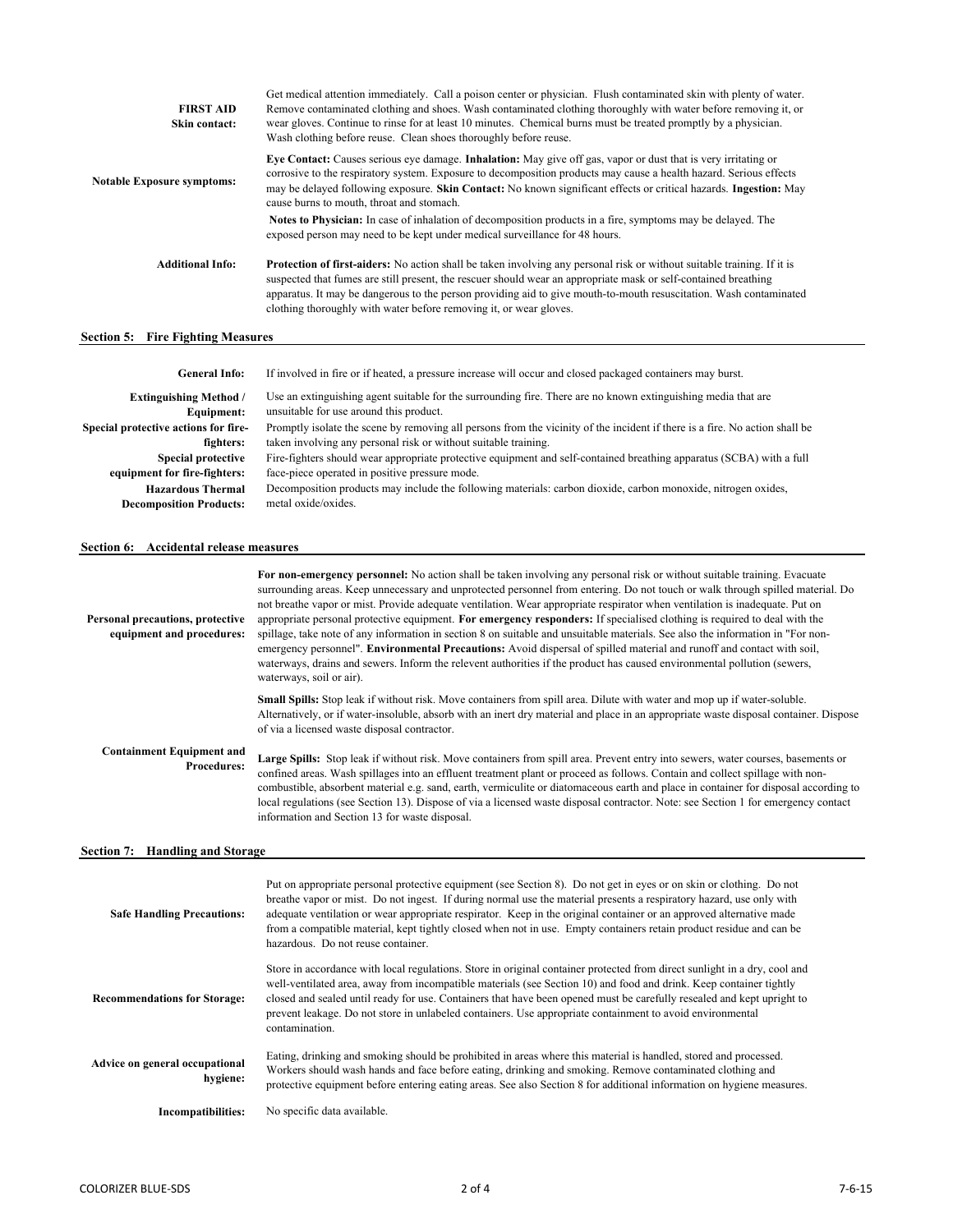# **Section 8: Exposure Control / Personal Protection**

| <b>General / Engineering Controls:</b>     | If user operations generate dust, fumes, gas, vapor or mist, use process enclosures, local exhaust ventilation or other<br>engineering controls to keep worker exposure to airborne contaminants below any recommended or statutory limits.                                                                                                                                                                                                                                                                                                                                                                                                                                                                                                                                                                                                                                 |
|--------------------------------------------|-----------------------------------------------------------------------------------------------------------------------------------------------------------------------------------------------------------------------------------------------------------------------------------------------------------------------------------------------------------------------------------------------------------------------------------------------------------------------------------------------------------------------------------------------------------------------------------------------------------------------------------------------------------------------------------------------------------------------------------------------------------------------------------------------------------------------------------------------------------------------------|
| <b>Environmental exposure</b><br>controls: | Emissions from ventilation or work process equipment should be checked to ensure they comply with the requirements<br>of environmental protection legislation. In some cases, fume scrubbers, filters or engineering modifications to the<br>process equipment will be necessary to reduce emissions to acceptable levels.                                                                                                                                                                                                                                                                                                                                                                                                                                                                                                                                                  |
| <b>Work Clothing:</b>                      | Personal protective equipment for the body should be selected based on the task being performed and the risks<br>involved and should be approved by a specialist before handling this product.                                                                                                                                                                                                                                                                                                                                                                                                                                                                                                                                                                                                                                                                              |
| Eye/face protection:                       | Safety eyewear complying with an approved standard should be used when a risk assessment indicates this is<br>necessary to avoid exposure to liquid splashes, mists, gases or dusts. If contact is possible, the following protection<br>should be worn, unless the assessment indicates a higher degree of protection: chemical splash goggles and/ or face<br>shield. If inhalation hazards exist, a full-face respirator may be required instead.                                                                                                                                                                                                                                                                                                                                                                                                                        |
| <b>Skin Protection:</b>                    | <b>Hand Protection:</b> Chemical-resistant, impervious gloves complying with an approved standard should be worn at all<br>times when handling chemical protects if a risk assessment indicates this is necessary. Considering the parameters<br>specified by the glove manufacturer, check during use that the gloves are still retaining their protective properties. It<br>should be noted that the time to breakthrough for any glove material may be different for different glove<br>manufacturers. In the case of mixtures, consisting of several substances, the protection time of the gloves cannot be<br>accurately estimated. Footwear: Appropriate footwear and any additional skin protection measures should be selected<br>based on the task being performed and the risks involved and should be approved by a specialist before handling this<br>product. |
| <b>Respiratory Protection:</b>             | In case of inadequate ventilation wear respiratory protection. Respirator selection must be based on known or<br>anticipated exposure levels, the hazards of the product and the safe working limits of the selected respirator. Use a<br>properly fitted, air-purifying or airfed respirator complying with an approved standard if a risk assessment indicates<br>this is necessary.                                                                                                                                                                                                                                                                                                                                                                                                                                                                                      |
| <b>Additional Information:</b>             | Hygiene Measures: Wash hands, forearms and face thoroughly after handling chemical products, before eating,<br>smoking and using the lavatory and at the end of the working period. Appropriate techniques should be used to<br>remove potentially contaminated clothing. Wash contaminated clothing before reusing. Ensure that eyewash stations<br>and safety showers are close to the workstation location.                                                                                                                                                                                                                                                                                                                                                                                                                                                              |

| $\sim$<br>Limits<br><b>Substances with</b><br>Exposure | $\triangle$ AS# | <b>ACGIH-TLV</b> | <b>ACGIH-STEL</b> | . D $\mathbf{F}^*$<br><b>OSHA-I</b><br>'LL | <b>NIOSH-REL</b> |
|--------------------------------------------------------|-----------------|------------------|-------------------|--------------------------------------------|------------------|
| None                                                   |                 |                  |                   |                                            |                  |

# **Section 9: Physical and Chemical Properties**

|                   | <b>Freezing Point:</b> $OC(32F)$ |                | <b>Melting Point:</b> Not available  | State: Liquid |                                      |
|-------------------|----------------------------------|----------------|--------------------------------------|---------------|--------------------------------------|
| Not tested        | pН                               | 100C(212F)     | <b>Boiling Point/Range:</b>          | Blue          | Color:                               |
| Insoluble         | Solubility (cold or Hot Water):  | Charactoristic | Odor:                                |               | Weight Per Gallon: 9.5 lbs           |
| Not<br>applicable | Part. Coeff (n-octanol/water)    | Not applicable | <b>Flash Point:</b>                  |               | Evaporation rate: $\leq 1$           |
| Not<br>available  | Vapor Pressure:                  |                | <b>Lower Flam Limits:</b> Not tested |               | <b>Upper Flam Limits:</b> Not tested |
| Not<br>applicable | <b>Autoignition Temp:</b>        | Not tested     | <b>Viscosity:</b>                    |               | VOC Content (lbs/gal): $0.21\%$      |
|                   |                                  |                |                                      |               |                                      |

# **Section 10: Stability and Reactivity**

| General:                       | The product is stable. Under normal conditions of storage and use, hazardous reactions will not occur. There is no<br>specific test data related to reactivity of this product or its ingredients. |
|--------------------------------|----------------------------------------------------------------------------------------------------------------------------------------------------------------------------------------------------|
| Incompatible materials:        | No specific data.                                                                                                                                                                                  |
| <b>Decomposition products:</b> | Under normal conditions of storage and use, hazardous decomposition products should not be produced.                                                                                               |

# **Section 11: Toxicological Information**

# **Toxicological Information**

| Koute<br><b>CHIPS</b><br>$\sim$ | <b>COLOR</b><br>value<br>-23.7 |
|---------------------------------|--------------------------------|
| Oral                            | 1087<br>∍ mg/kg                |

**Acute Toxicity (Conclusion/Summary):**

No known significant effects or critical hazards.

Likely Routes of Exposure: Not available.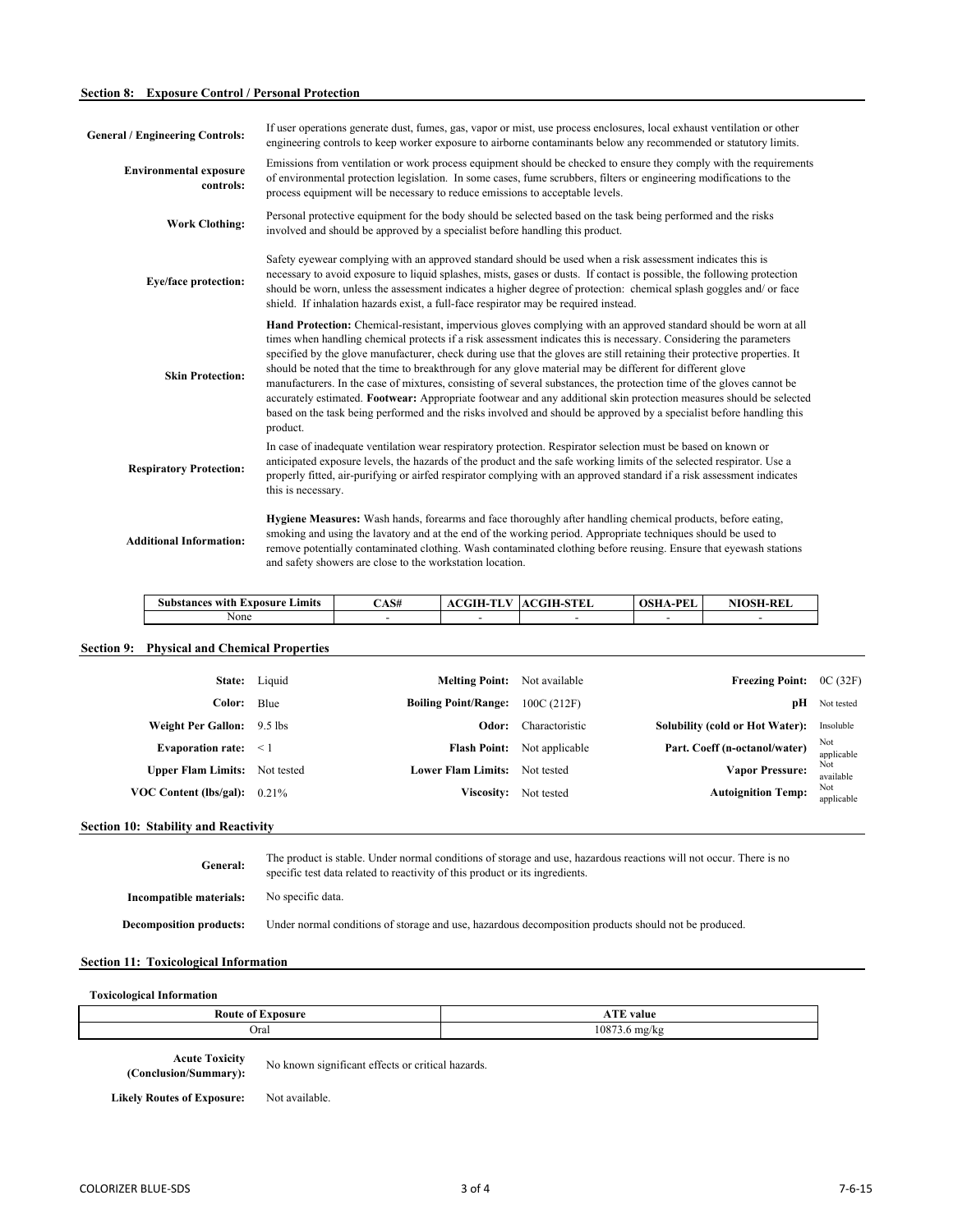#### **Potential Acute Health Effects:**

**Eye Contact:** causes serious eye damage. **Inhalation:** May give off gas, vapor or dust that is very irritating or corrosive to the respiratory system. Exposure to decomposition products may cause a health hazard. Serious effects may be delayed following exposure. **Skin Contact:** No known significant effects or critical hazards. **Injestion:** May cause burns to mouth, throat and stomach.

**Symptoms related to the physical, chemical and toxicological characteristics:**

**Eye Contact:** Adverse symptoms may include pain, watering, and redness. **Inhalation:** No specific data. **Skin Contact:**  Adverse symptoms may include pain or irritation, redness, and blistering may occur. **Injestion:** Adverse symptoms may include stomach pains.

The generation of waste should be avoided or minimized wherever possible. Disposal of this product, solutions and any by-

# **Potential Chronic Health Effects:**

| General:                         | No known significant effects or critical hazards.                                                         |
|----------------------------------|-----------------------------------------------------------------------------------------------------------|
| Carcinogenicity or mutagenicity: | No known significant effects or critical hazards.                                                         |
| <b>Other Notes:</b>              | No known significant effects or critical hazards for teratogenicity, developmental, or fertility effects. |

#### **Section 12: Ecological Information**

| General:                            | This product has no known significant effects or critical hazards. |
|-------------------------------------|--------------------------------------------------------------------|
| <b>Aquatic toxicity:</b>            | Not available.                                                     |
| <b>Degradation / Mobility info:</b> | Not available.                                                     |
| <b>Bioaccumulative potential:</b>   | Not available.                                                     |

#### **Section 13: Disposal Information**

products should at all times comply with therequirements of environmental protection and waste disposal legislation and any regional local authority requirements. Dispose of surplus and non-recyclable products via a licensed waste disposal contractor. Waste should not be disposed of untreated to the sewer unless fully compliant with the requirements of all authorities with jurisdiction. Waste packaging should be recycled. Incineration or landfill should only be considered when recycling is not feasible. This material and its container must be disposed of in a safe way. Empty containers or liners may retain some product residues. Avoid dispersal of spilled material and runoff and contact with soil, waterways, drains and sewers. **Disposal Methods:**

# **Section 14: Transport Information**

| DOT:                          | Not regulated for transport.                                                                                                                                                                                     |  |  |  |  |  |
|-------------------------------|------------------------------------------------------------------------------------------------------------------------------------------------------------------------------------------------------------------|--|--|--|--|--|
| <b>IMO/IMDG:</b>              | Not regulated for transport.                                                                                                                                                                                     |  |  |  |  |  |
| IATA:                         | Not regulated for transport.                                                                                                                                                                                     |  |  |  |  |  |
| Special precautions for user: | Transport within user's premises: always transport in closed containers that are<br>upright and secure. Ensure that persons transporting the product know what to do in the<br>event of an accident or spillage. |  |  |  |  |  |

#### **Section 15: Regulatory Information**

| <b>TSCA:</b>                              | All components listed on the TSCA 8(b) inventory.         |  |  |  |
|-------------------------------------------|-----------------------------------------------------------|--|--|--|
|                                           | TSCA 4(a) final test rules: Acetaldehyde                  |  |  |  |
| U.S. Federal regulations:                 | TSCA 8(a) PAIR: Acetaldehyde                              |  |  |  |
|                                           | Clean Water Act (CWA) 307: C.I. Pigment Blue 15           |  |  |  |
|                                           | Clean Water Act (CWA) 311: Acetaldehyde; sodium hydroxide |  |  |  |
| <b>SARA 313</b>                           | None identified                                           |  |  |  |
| <b>Toxics in Packaging</b><br>$(CONEG)$ : | In compliance.                                            |  |  |  |
| <b>Canadian DSL:</b>                      | All substances in product are listed or exempted.         |  |  |  |

#### **Section 16: Other Information**

National Fire Protection Association (U.S.A.)

1 - Health

0 - Special

0 - Instability/Reactivity

0 - Flammability

**SDS Author: Version Date:** 7/6/2015 Agrilead Regulatory Manager

*The information and recommendations contained herein are based upon data believed to be correct. However, no guarantee or warranty of any kind, expressed or*  implied, is made with respect to the information contained herein. We accept no responsibility and disclaim all liability for any harmful effects which may be caused *by exposure to our products. Customers/users of this product must comply with all applicable health and safety laws, regulations, and orders.*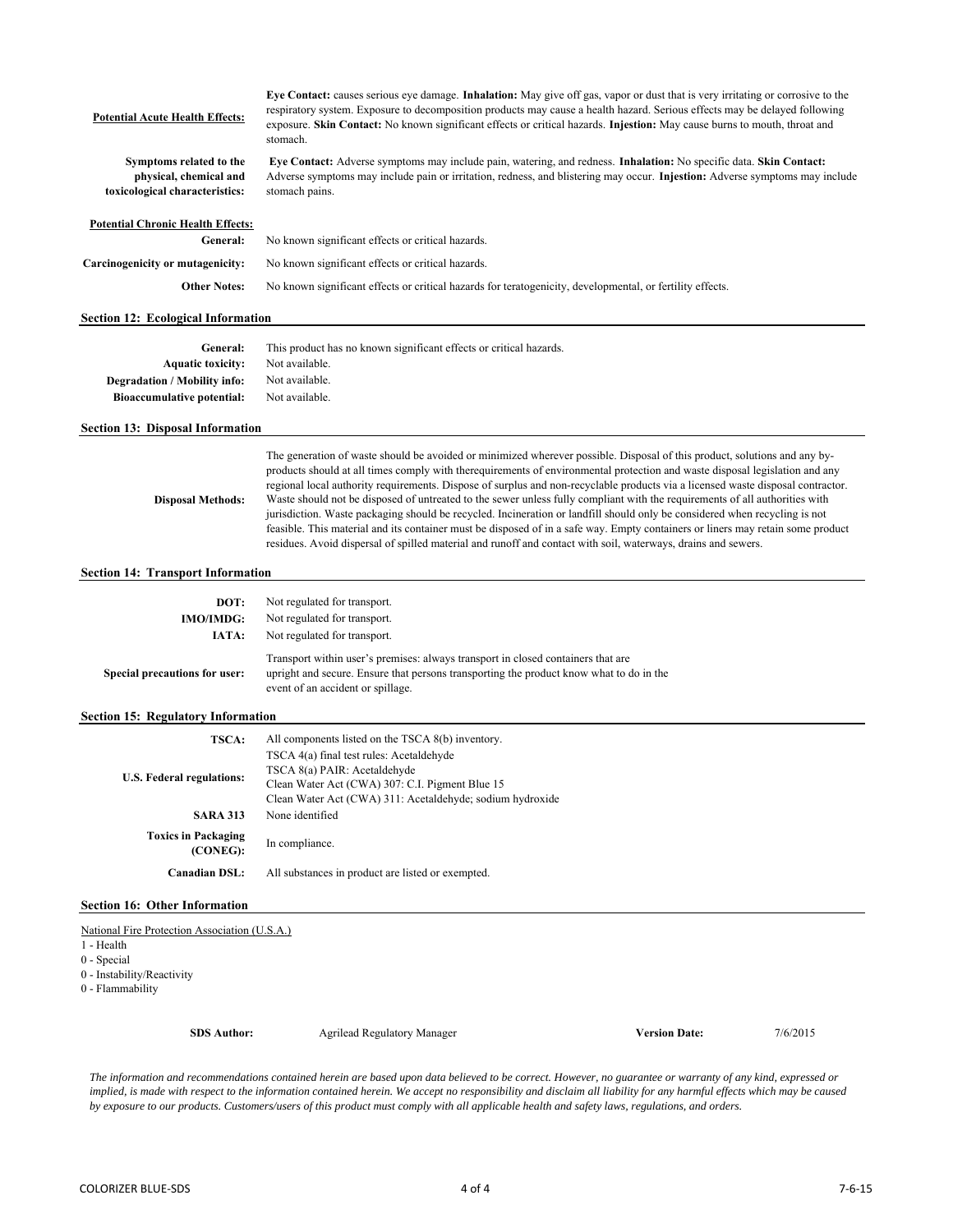

# **SAFETY DATA SHEET**

# **Section 1: Company and Product Identification**

| <b>Product Name:</b>                                             | COLORIZER™ ORANGE                                                                                  |                                                                                                                                                    |              | <b>General Product Description:</b> |                                                                                                                                                                                                                                                                                                                   |  |
|------------------------------------------------------------------|----------------------------------------------------------------------------------------------------|----------------------------------------------------------------------------------------------------------------------------------------------------|--------------|-------------------------------------|-------------------------------------------------------------------------------------------------------------------------------------------------------------------------------------------------------------------------------------------------------------------------------------------------------------------|--|
| <b>Product Code:</b><br>Company:                                 | <b>AC-COOIBC</b><br>Agrilead, Inc.<br>441 E. Lucas Street<br>Russell, KS 67665<br>PH: 785-483-5000 |                                                                                                                                                    |              | products.                           | COLORIZER ORANGE is a seed treatment additive<br>(colorant) designed to impart an orange color on the<br>finished treated seed when mixed with other seed treatment                                                                                                                                               |  |
| <b>Emergency</b><br><b>Response:</b>                             |                                                                                                    | <b>INFOTRAC 800-535-5053</b>                                                                                                                       |              |                                     |                                                                                                                                                                                                                                                                                                                   |  |
| Section 2: Hazards Identification                                |                                                                                                    | <b>BLANK</b>                                                                                                                                       | <b>BLANK</b> | <b>BLANK</b>                        | <b>BLANK</b>                                                                                                                                                                                                                                                                                                      |  |
| <b>OSHA/HCS STATUS:</b>                                          |                                                                                                    |                                                                                                                                                    |              |                                     | While this material is not considered hazardous by the OSHA Hazard Communication Standard (29 CFR)<br>1910.1200), this SDS contains valuable information critical to the safe handling and proper use of the product.<br>This SDS should be retained and available for employees and other users of this product. |  |
| <b>Hazard Pictograms:</b>                                        |                                                                                                    | Not Applicable                                                                                                                                     |              |                                     |                                                                                                                                                                                                                                                                                                                   |  |
| <b>Signal Word:</b>                                              |                                                                                                    | <b>Note:</b> a CAUTION signal word is included on the package label as good<br>Not Applicable<br>measure to keep product out of reach of children. |              |                                     |                                                                                                                                                                                                                                                                                                                   |  |
| <b>Hazard Category:</b>                                          |                                                                                                    | Non-classified                                                                                                                                     |              |                                     |                                                                                                                                                                                                                                                                                                                   |  |
| <b>Hazard Statements:</b>                                        |                                                                                                    | No known significant effects or critical hazards.                                                                                                  |              |                                     |                                                                                                                                                                                                                                                                                                                   |  |
| <b>Precautionary Statements:</b><br>Not Applicable               |                                                                                                    |                                                                                                                                                    |              |                                     |                                                                                                                                                                                                                                                                                                                   |  |
| Not applicable, none known.<br>Hazards not otherwise classified: |                                                                                                    |                                                                                                                                                    |              |                                     |                                                                                                                                                                                                                                                                                                                   |  |

# **Section 3: Composition / Information on Ingredients**

| Hazardous substance (name)                                                                                                                                                                                                          | <b>Hazard Category</b> | CAS# | Weight % |  |  |
|-------------------------------------------------------------------------------------------------------------------------------------------------------------------------------------------------------------------------------------|------------------------|------|----------|--|--|
| There are no ingredients present which, within the current knowledge of the supplier and in the concentrations<br>applicable, are classified as hazardous to health or the environment and hence require reporting in this section. |                        |      |          |  |  |

# **Section 4: First Aid Measures**

| <b>General Info:</b>                     | In general, product does not have any acute hazard characteristics. Treat exposures symptomatically as needed.                                                                                                                                                                                                                                    |
|------------------------------------------|---------------------------------------------------------------------------------------------------------------------------------------------------------------------------------------------------------------------------------------------------------------------------------------------------------------------------------------------------|
| <b>Notable Exposure symptoms:</b>        | No notable exposure symptoms.                                                                                                                                                                                                                                                                                                                     |
| <b>FIRST AID</b><br>If ingested:         | Wash out mouth with water. Remove victim to fresh air and keep at rest in a position comfortable for breathing. If material<br>has been swallowed and the exposed person is conscious, give small quantities of water to drink. Do not induce vomiting<br>unless directed to do so by medical personnel. Get medical attention if symptoms occur. |
| <b>FIRST AID:</b><br>If inhaled:         | Remove victim to fresh air and keep at rest in a position comfortable for breathing. Get medical attention if symptoms<br>occur. In case of inhalation of decomposition products in a fire, symptoms may be delayed. The exposed person may need<br>to be kept under medical surveillance for 48 hours.                                           |
| <b>FIRST AID</b><br>Eye contact:         | Immediately flush eyes with plenty of water, occasionally lifting the upper and lower eyelids. Check for and remove any<br>contact lenses. Get medical attention if irritation occurs.                                                                                                                                                            |
| <b>FIRST AID:</b><br>Skin contact:       | Flush contaminated skin with plenty of water. Remove contaminated clothing and shoes. Get medical attention if<br>symptoms occur.                                                                                                                                                                                                                 |
| <b>Note to Physician:</b>                | In case of inhalation of decomposition products in a fire, symptoms may be delayed. The exposed person may need to be<br>kept under medical surveillance for 48 hours.                                                                                                                                                                            |
| <b>Section 5:</b> Fire Fighting Measures |                                                                                                                                                                                                                                                                                                                                                   |

#### Product is not expected to pose a fire / combustion hazard. If involved in fire or if heated, a pressure increase will occur and closed packaged containers may burst. **General Info:**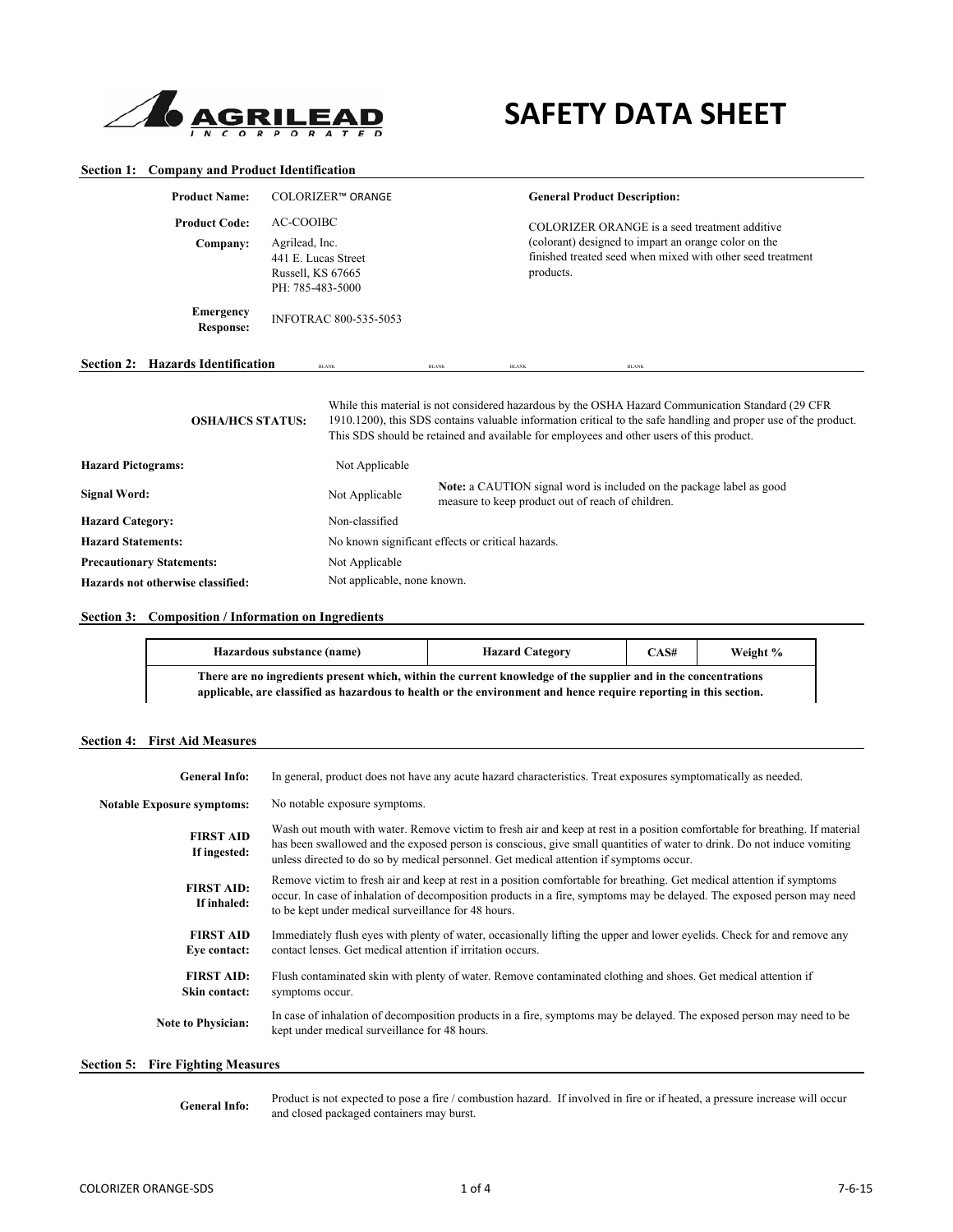| <b>Extinguishing Method</b> /                 | Use an extinguishing agent suitable for the surrounding fire. There are no known extinguishing media that are unsuitable                                                   |
|-----------------------------------------------|----------------------------------------------------------------------------------------------------------------------------------------------------------------------------|
| Equipment:                                    | for use around this product.                                                                                                                                               |
| Special protective actions for                | Promptly isolate the scene by removing all persons from the vicinity of the incident if there is a fire. No action shall be                                                |
| fire-fighters:                                | taken involving any personal risk or without suitable training.                                                                                                            |
| <b>Special protective</b>                     | Fire-fighters should wear appropriate protective equipment and self-contained breathing apparatus (SCBA) with a full face-                                                 |
| equipment for fire-fighters:                  | piece operated in positive pressure mode.                                                                                                                                  |
| <b>Hazardous Decomposition Info:</b>          | Decomposition products may include the following materials: carbon dioxide, carbon monoxide, nitrogen oxides, sulfur<br>oxides, halogenated compounds, metal oxide/oxides. |
| <b>Section 6: Accidental Release Measures</b> |                                                                                                                                                                            |

| Personal precautions, protective<br>equipment and procedures: | Keep unnecessary personnel away. Wear appropriate protective equipment and clothing during clean-up. Avoid breathing<br>vapors. Ventilate area if easy to do so. For personal protection, see section 8 of the SDS.                                                                                                                                                                                                                                                                                                                                                                              |  |  |
|---------------------------------------------------------------|--------------------------------------------------------------------------------------------------------------------------------------------------------------------------------------------------------------------------------------------------------------------------------------------------------------------------------------------------------------------------------------------------------------------------------------------------------------------------------------------------------------------------------------------------------------------------------------------------|--|--|
|                                                               | <b>Small Spills:</b> Stop leak if without risk. Move containers from spill area. Dilute with water and mop up if water-soluble.<br>Alternatively, or if water-insoluble, absorb with an inert dry material and place in an appropriate waste disposal container.<br>Dispose of via a licensed waste disposal contractor.                                                                                                                                                                                                                                                                         |  |  |
| <b>Containment Equipment and</b><br><b>Procedures:</b>        | Large Spills: Stop leak if without risk. Move containers from spill area. Prevent entry into sewers, water courses,<br>basements or confined areas. Wash spillages into an effluent treatment plant or proceed as follows. Contain and collect<br>spillage with non-combustible, absorbent material e.g. sand, earth, vermiculite or diatomaceous earth and place in<br>container for disposal according to local regulations (see Section 13). Dispose of via a licensed waste disposal contractor.<br>Note: see Section 1 for emergency contact information and Section 13 for waste disposal. |  |  |

# **Section 7: Handling and Storage**

| <b>Safe Handling Precautions:</b>          | Put on appropriate personal protective equipment (see Section 8).                                                                                                                                                                                                                                                                                                                                                                                                                                      |  |  |
|--------------------------------------------|--------------------------------------------------------------------------------------------------------------------------------------------------------------------------------------------------------------------------------------------------------------------------------------------------------------------------------------------------------------------------------------------------------------------------------------------------------------------------------------------------------|--|--|
| <b>Recommendations for Storage:</b>        | Store in accordance with local regulations. Store in original container protected from direct sunlight in a dry, cool and well-<br>ventilated area, away from incompatible materials (see Section 10) and food and drink. Keep container tightly closed and<br>sealed until ready for use. Containers that have been opened must be carefully resealed and kept upright to prevent<br>leakage. Do not store in unlabeled containers. Use appropriate containment to avoid environmental contamination. |  |  |
| Advice on general occupational<br>hygiene: | Eating, drinking and smoking should be prohibited in areas where this material is handled, stored and processed. Workers<br>should wash hands and face before eating, drinking and smoking. Remove contaminated clothing and protective equipment<br>before entering eating areas. See also Section 8 for additional information on hygiene measures.                                                                                                                                                  |  |  |
| Incompatibilities:                         | No specific data available.                                                                                                                                                                                                                                                                                                                                                                                                                                                                            |  |  |

# **Section 8: Exposure Control / Personal Protection**

| <b>General / Engineering Controls:</b>     | Good general ventilation should be sufficient to control worker exposure to airborne<br>contaminants.                                                                                                                                                                                                                                                                                |
|--------------------------------------------|--------------------------------------------------------------------------------------------------------------------------------------------------------------------------------------------------------------------------------------------------------------------------------------------------------------------------------------------------------------------------------------|
| <b>Environmental exposure</b><br>controls: | Emissions from ventilation or work process equipment should be checked to ensure they comply with the requirements of<br>environmental protection legislation. In some cases, fume scrubbers, filters or engineering modifications to the process<br>equipment will be necessary to reduce emissions to acceptable levels.                                                           |
| <b>Work Clothing:</b>                      | Personal protective equipment for the body should be selected based on the task being performed and the risks involved<br>and should be approved by a specialist before handling this product.                                                                                                                                                                                       |
| <b>Eye/face protection:</b>                | Safety eyewear complying with an approved standard should be used when a risk assessment indicates this is necessary to<br>avoid exposure to liquid splashes, mists, gases or dusts. If contact is possible, the following protection should be worn,<br>unless the assessment indicates a higher degree of protection: safety glasses with sideshields.                             |
| <b>Skin Protection:</b>                    | Appropriate footwear and any additional skin protection measures should be selected based on the task being performed<br>and the risks involved and should be approved by a specialist before handling this product.                                                                                                                                                                 |
| <b>Respiratory Protection:</b>             | In case of inadequate ventilation wear respiratory protection. Respirator selection must be based on known or anticipated<br>exposure levels, the hazards of the product and the safe working limits of the selected respirator. Use a properly fitted, air-<br>purifying or airfed respirator complying with an approved standard if a risk assessment indicates this is necessary. |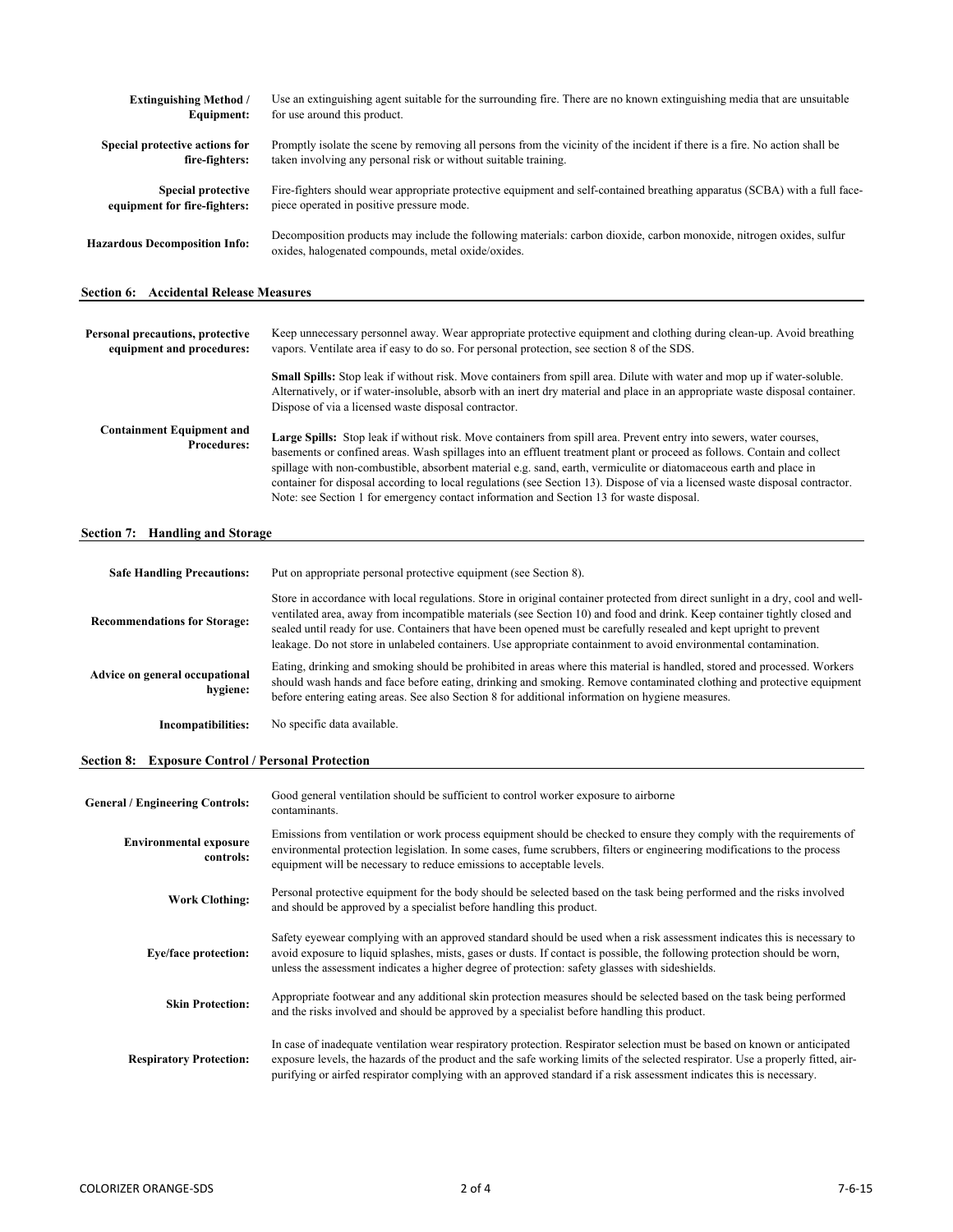**Additional Information:**

Wash hands, forearms and face thoroughly after handling chemical products, before eating, smoking and using the lavatory and at the end of the working period. Appropriate techniques should be used to remove potentially contaminated clothing. Wash contaminated clothing before reusing. Ensure that eyewash stations and safety showers are close to the workstation location.

| <b>Substances with Exposure Limits</b> | CAS# | <b>ACGIH-TLV</b> | <b>ACGIH-STEL</b> | <b>OSHA-PEL</b> | <b>NIOSH-REL</b> |
|----------------------------------------|------|------------------|-------------------|-----------------|------------------|
| None                                   |      |                  |                   |                 |                  |

# **Section 9: Physical and Chemical Properties**

| <b>State:</b>             | Liquid              | <b>Melting Point:</b>          | Not avail         | <b>Freezing Point:</b>            | OC(32F)                  |
|---------------------------|---------------------|--------------------------------|-------------------|-----------------------------------|--------------------------|
| Color:                    | Red/<br>Orange      | <b>Boiling</b><br>Point/Range: | 100C(212F)        | pН                                | Not tested               |
| <b>Weight Per Gallon:</b> | $9.75 \text{ lb/g}$ | Odor:                          | Characteristic    | <b>Water Solubility:</b>          | Insoluble in<br>cold/hot |
| <b>Evaporation rate:</b>  | $\leq 1$            | <b>Flash Point:</b>            | Not<br>applicable | Part. Coeff (n-<br>octanol/water) | Not<br>applicable        |
| <b>Upper Flam Limits:</b> | Not<br>tested       | <b>Lower Flam</b><br>Limits:   | Not tested        | <b>Vapor Pressure:</b>            | Not<br>available         |
| <b>VOC Content:</b>       | 8.39%               | <b>Viscosity:</b>              | Not tested        | <b>Autoignition Temp:</b>         | Not<br>applicable        |

# **Section 10: Stability and Reactivity**

**General: Incompatible materials: Decomposition products:** The product is stable. Under normal conditions of storage and use, hazardous reactions will not occur. There is no specific test data related to reactivity of this product or its ingredients. No specific data. Under normal conditions of storage and use, hazardous decomposition products should not be produced.

# **Section 11: Toxicological Information**

| <b>Toxicological Information</b>                                                                                                                                       |                                                                                                                                                                                                                     |               |  |  |
|------------------------------------------------------------------------------------------------------------------------------------------------------------------------|---------------------------------------------------------------------------------------------------------------------------------------------------------------------------------------------------------------------|---------------|--|--|
| <b>Route of Exposure</b>                                                                                                                                               |                                                                                                                                                                                                                     | <b>Values</b> |  |  |
| ٠                                                                                                                                                                      | No data or estimates available                                                                                                                                                                                      |               |  |  |
| <b>Acute Toxicity</b><br>(Conclusion/Summary):                                                                                                                         | No known significant effects or critical hazards.                                                                                                                                                                   |               |  |  |
| <b>Likely Routes of Exposure:</b>                                                                                                                                      | Not available.                                                                                                                                                                                                      |               |  |  |
| <b>Potential Chronic Health Effects:</b><br>General:<br><b>Carcinogenicity or</b><br>mutagenicity:<br><b>Other Notes:</b><br><b>Section 12: Ecological Information</b> | No known significant effects or critical hazards.<br>No known significant effects or critical hazards.<br>No known significant effects or critical hazards for teratogenicity, developmental, or fertility effects. |               |  |  |
|                                                                                                                                                                        |                                                                                                                                                                                                                     |               |  |  |
| General:                                                                                                                                                               | This product has no known significant effects or critical hazards.                                                                                                                                                  |               |  |  |
| <b>Aquatic toxicity:</b>                                                                                                                                               | Not available.                                                                                                                                                                                                      |               |  |  |
| <b>Degradation / Mobility info:</b>                                                                                                                                    | Not available.                                                                                                                                                                                                      |               |  |  |
| <b>Bioaccumulative potential:</b>                                                                                                                                      | Not available.                                                                                                                                                                                                      |               |  |  |

### **Section 13: Disposal Information**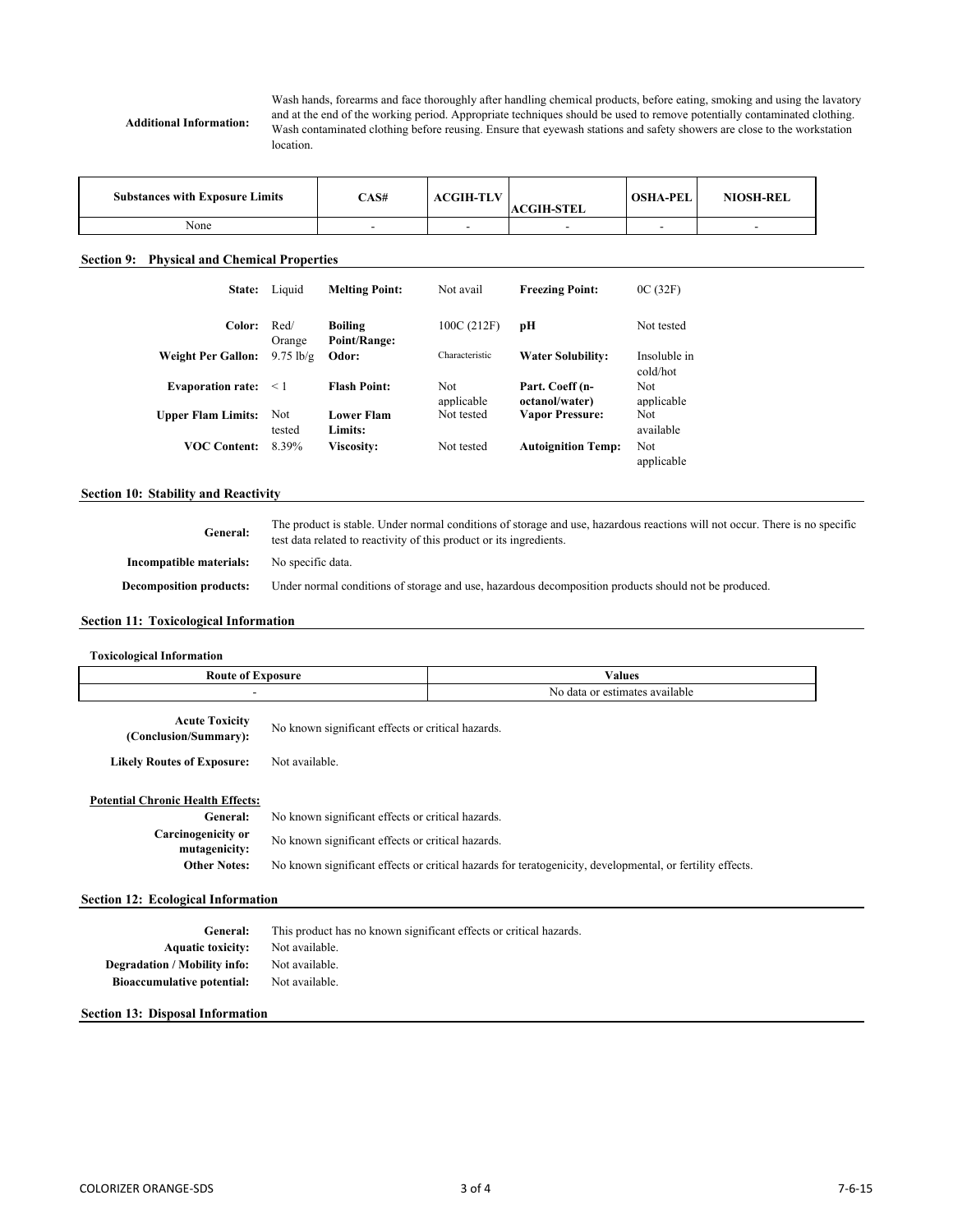**Disposal Methods:**

The generation of waste should be avoided or minimized wherever possible. Disposal of this product, solutions and any byproducts should at all times comply with therequirements of environmental protection and waste disposal legislation and any regional local authority requirements. Dispose of surplus and non-recyclable products via a licensed waste disposal contractor. Waste should not be disposed of untreated to the sewer unless fully compliant with the requirements of all authorities with jurisdiction. Waste packaging should be recycled. Incineration or landfill should only be considered when recycling is not feasible. This material and its container must be disposed of in a safe way. Empty containers or liners may retain some product residues. Avoid dispersal of spilled material and runoff and contact with soil, waterways, drains and sewers.

# **Section 14: Transport Information**

| DOT:<br><b>IMO/IMDG:</b>      | Not regulated for transport.<br>Not regulated for transport.                                                                                                                                                     |
|-------------------------------|------------------------------------------------------------------------------------------------------------------------------------------------------------------------------------------------------------------|
| IATA:                         | Not regulated for transport.                                                                                                                                                                                     |
| Special precautions for user: | Transport within user's premises: always transport in closed containers that are<br>upright and secure. Ensure that persons transporting the product know what to do in the<br>event of an accident or spillage. |

# **Section 15: Regulatory Information**

| <b>TSCA:</b>                           | All components listed on the TSCA 8(b) inventory.                                                                                                                                                                                                                                                                                                                                                                                                                                                                                                                                                                          |
|----------------------------------------|----------------------------------------------------------------------------------------------------------------------------------------------------------------------------------------------------------------------------------------------------------------------------------------------------------------------------------------------------------------------------------------------------------------------------------------------------------------------------------------------------------------------------------------------------------------------------------------------------------------------------|
| U.S. Federal regulations:              | Clean Water Act (CWA) 311: sodium hydroxide                                                                                                                                                                                                                                                                                                                                                                                                                                                                                                                                                                                |
| <b>SARA 313</b>                        | None identified                                                                                                                                                                                                                                                                                                                                                                                                                                                                                                                                                                                                            |
| <b>Toxics in Packaging</b><br>(CONEG): | In compliance.                                                                                                                                                                                                                                                                                                                                                                                                                                                                                                                                                                                                             |
| <b>Canadian DSL:</b>                   | All substances in product are listed or exempted.                                                                                                                                                                                                                                                                                                                                                                                                                                                                                                                                                                          |
| <b>International Lists:</b>            | Australia inventory (AICS): All components are listed or exempted.<br>China inventory (IECSC): All components are listed or exempted.<br><b>Japan inventory:</b> All components are listed or exempted.<br><b>Korea inventory:</b> All components are listed or exempted.<br>Malaysia Inventory (EHS Register): Not determined.<br>New Zealand Inventory of Chemicals (NZIoC): All components are listed or exempted.<br><b>Philippines inventory (PICCS):</b> At least one component is not listed.<br>Taiwan inventory (CSNN): Not determined.<br>Europe Inventory: Please contact your supplier to get the information. |

# **Section 16: Other Information**

National Fire Protection Association (U.S.A.)

- 1 Health
- 0 Special
- 0 Instability/Reactivity

0 - Flammability

**SDS Author: Version Date:** 7/6/2015 Agrilead Regulatory Manager

*The information and recommendations contained herein are based upon data believed to be correct. However, no guarantee or warranty of any kind, expressed or implied, is made with respect to the information contained herein. We accept no responsibility and disclaim all liability for any harmful effects which may be caused by exposure to our products. Customers/users of this product must comply with all applicable health and safety laws, regulations, and orders.*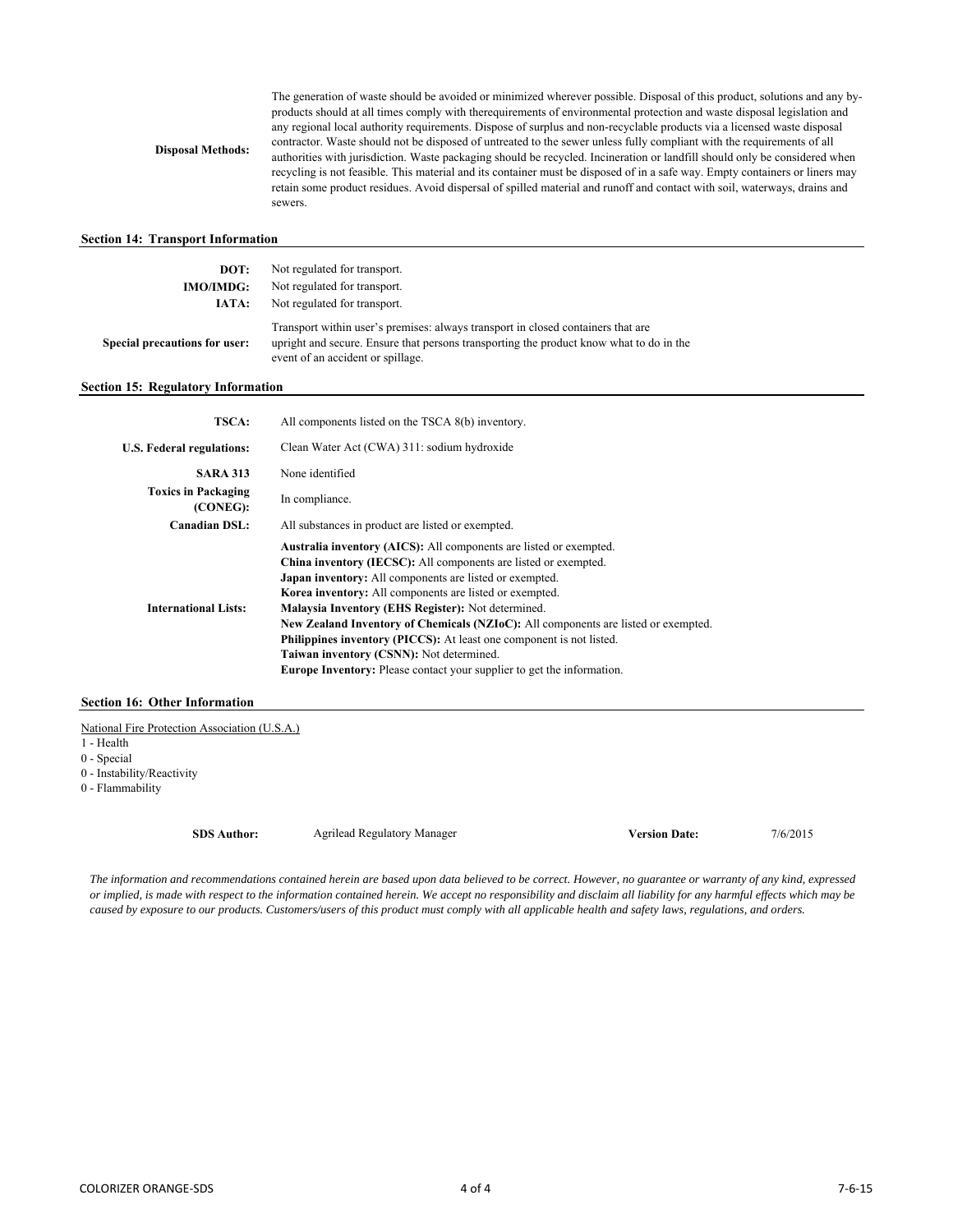

# **SAFETY DATA SHEET**

# **Section 1: Company and Product Identification**

| <b>Product Name:</b>                     |                                                                                             | <b>COLORIZER™ RED</b>        | <b>General Product Description:</b>                                                                                                                                                                                                                                                                              |
|------------------------------------------|---------------------------------------------------------------------------------------------|------------------------------|------------------------------------------------------------------------------------------------------------------------------------------------------------------------------------------------------------------------------------------------------------------------------------------------------------------|
| <b>Product Code:</b>                     | AC-CORIBC<br>Agrilead, Inc.<br>441 E. Lucas Street<br>Russell, KS 67665<br>PH: 785-483-5000 |                              | COLORIZER RED is a seed treatment additive (colorant)                                                                                                                                                                                                                                                            |
| Company:                                 |                                                                                             |                              | designed to impart a red color on the finished treated seed<br>when mixed with other seed treatment products.                                                                                                                                                                                                    |
| <b>Emergency</b><br><b>Response:</b>     |                                                                                             | <b>INFOTRAC 800-535-5053</b> |                                                                                                                                                                                                                                                                                                                  |
| <b>Section 2: Hazards Identification</b> |                                                                                             |                              |                                                                                                                                                                                                                                                                                                                  |
| <b>OSHA/HCS STATUS:</b>                  |                                                                                             |                              | While this material is not considered hazardous by the OSHA Hazard Communication Standard (29 CFR)<br>1910.1200), this SDS contains valuable information critical to the safe handling and proper use of the product.<br>This SDS should be retained and available for employees and other users of this product |

|                                   |                                                   | This SDS should be retained and available for employees and other users of this product.                                  |  |  |  |
|-----------------------------------|---------------------------------------------------|---------------------------------------------------------------------------------------------------------------------------|--|--|--|
| <b>Hazard Pictograms:</b>         | Not Applicable                                    |                                                                                                                           |  |  |  |
| Signal Word:                      | Not Applicable                                    | Note: a CAUTION signal word is included on the package label as good<br>measure to keep product out of reach of children. |  |  |  |
| <b>Hazard Category:</b>           | Non-classified                                    |                                                                                                                           |  |  |  |
| <b>Hazard Statements:</b>         | No known significant effects or critical hazards. |                                                                                                                           |  |  |  |
| <b>Precautionary Statements:</b>  | Not Applicable                                    |                                                                                                                           |  |  |  |
| Hazards not otherwise classified: | Not applicable, none known.                       |                                                                                                                           |  |  |  |

# **Section 3: Composition / Information on Ingredients**

| Hazardous substance (name)                                                                                                                                                                                                          | <b>Hazard Category</b> | CAS# | Weight % |  |  |  |
|-------------------------------------------------------------------------------------------------------------------------------------------------------------------------------------------------------------------------------------|------------------------|------|----------|--|--|--|
| There are no ingredients present which, within the current knowledge of the supplier and in the concentrations<br>applicable, are classified as hazardous to health or the environment and hence require reporting in this section. |                        |      |          |  |  |  |

# **Section 4: First Aid Measures**

| <b>General Info:</b>                     | In general, product does not have any acute hazard characteristics. Treat exposures symptomatically as needed.                                                                                                                                                                                                                                    |
|------------------------------------------|---------------------------------------------------------------------------------------------------------------------------------------------------------------------------------------------------------------------------------------------------------------------------------------------------------------------------------------------------|
| <b>Notable Exposure symptoms:</b>        | No notable exposure symptoms.                                                                                                                                                                                                                                                                                                                     |
| <b>FIRST AID</b><br>If ingested:         | Wash out mouth with water. Remove victim to fresh air and keep at rest in a position comfortable for breathing. If material<br>has been swallowed and the exposed person is conscious, give small quantities of water to drink. Do not induce vomiting<br>unless directed to do so by medical personnel. Get medical attention if symptoms occur. |
| <b>FIRST AID:</b><br>If inhaled:         | Remove victim to fresh air and keep at rest in a position comfortable for breathing. Get medical attention if symptoms<br>occur. In case of inhalation of decomposition products in a fire, symptoms may be delayed. The exposed person may need<br>to be kept under medical surveillance for 48 hours.                                           |
| <b>FIRST AID</b><br>Eye contact:         | Immediately flush eyes with plenty of water, occasionally lifting the upper and lower eyelids. Check for and remove any<br>contact lenses. Get medical attention if irritation occurs.                                                                                                                                                            |
| <b>FIRST AID:</b><br>Skin contact:       | Flush contaminated skin with plenty of water. Remove contaminated clothing and shoes. Get medical attention if<br>symptoms occur.                                                                                                                                                                                                                 |
| <b>Note to Physician:</b>                | In case of inhalation of decomposition products in a fire, symptoms may be delayed. The exposed person may need to be<br>kept under medical surveillance for 48 hours.                                                                                                                                                                            |
| <b>Section 5:</b> Fire Fighting Measures |                                                                                                                                                                                                                                                                                                                                                   |

Product is not expected to pose a fire / combustion hazard. If involved in fire or if heated, a pressure increase will occur and closed packaged containers may burst. **General Info:**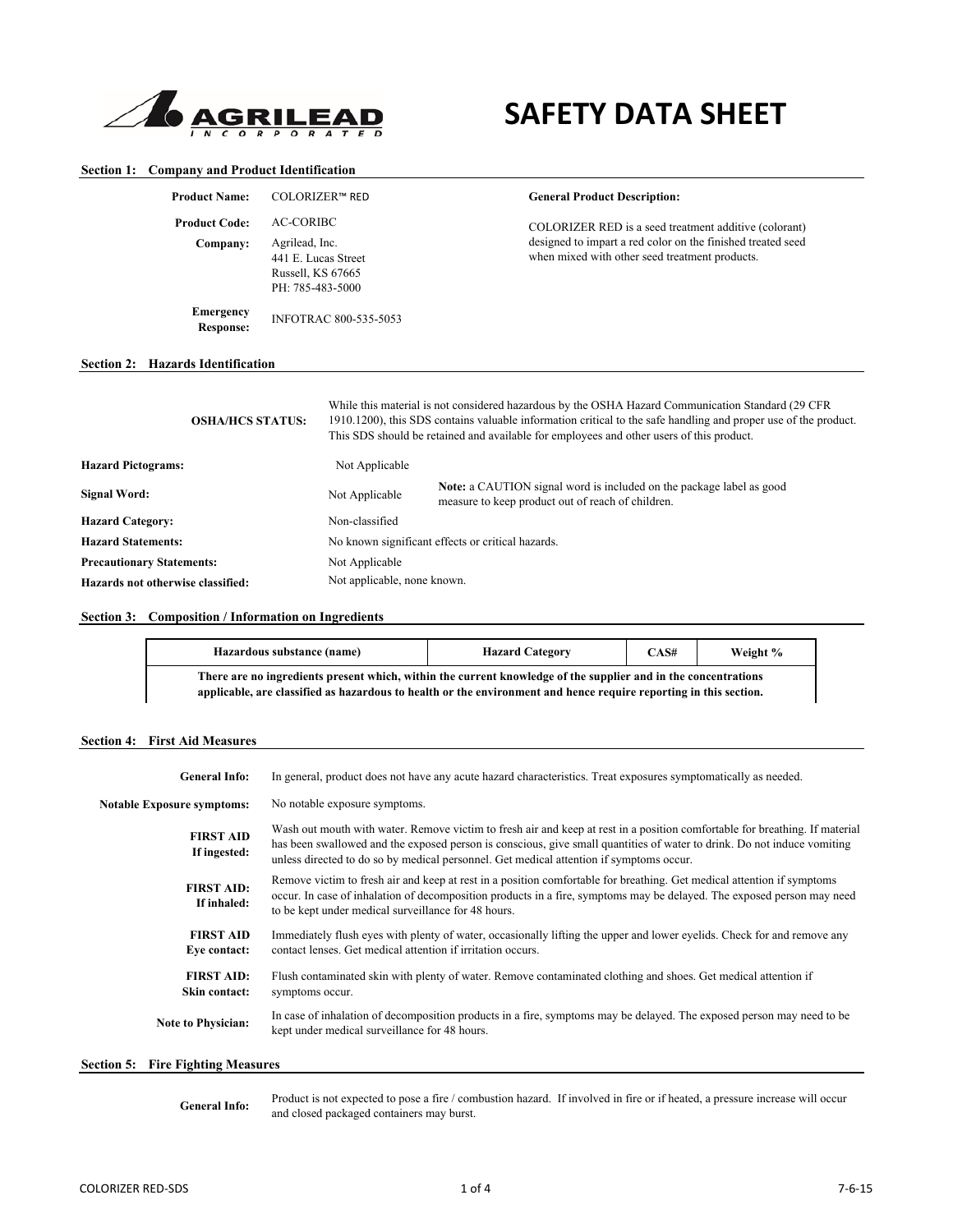| <b>Extinguishing Method /</b>                 | Use an extinguishing agent suitable for the surrounding fire. There are no known extinguishing media that are unsuitable                                                   |
|-----------------------------------------------|----------------------------------------------------------------------------------------------------------------------------------------------------------------------------|
| Equipment:                                    | for use around this product.                                                                                                                                               |
| Special protective actions for                | Promptly isolate the scene by removing all persons from the vicinity of the incident if there is a fire. No action shall be                                                |
| fire-fighters:                                | taken involving any personal risk or without suitable training.                                                                                                            |
| <b>Special protective</b>                     | Fire-fighters should wear appropriate protective equipment and self-contained breathing apparatus (SCBA) with a full face-                                                 |
| equipment for fire-fighters:                  | piece operated in positive pressure mode.                                                                                                                                  |
| <b>Hazardous Decomposition Info:</b>          | Decomposition products may include the following materials: carbon dioxide, carbon monoxide, nitrogen oxides, sulfur<br>oxides, halogenated compounds, metal oxide/oxides. |
| <b>Section 6: Accidental Release Measures</b> |                                                                                                                                                                            |

| Personal precautions, protective<br>equipment and procedures: | Keep unnecessary personnel away. Wear appropriate protective equipment and clothing during clean-up. Avoid breathing<br>vapors. Ventilate area if easy to do so. For personal protection, see section 8 of the SDS.                                                                                                                                                                                                                                                                                                                                                                              |
|---------------------------------------------------------------|--------------------------------------------------------------------------------------------------------------------------------------------------------------------------------------------------------------------------------------------------------------------------------------------------------------------------------------------------------------------------------------------------------------------------------------------------------------------------------------------------------------------------------------------------------------------------------------------------|
|                                                               | <b>Small Spills:</b> Stop leak if without risk. Move containers from spill area. Dilute with water and mop up if water-soluble.<br>Alternatively, or if water-insoluble, absorb with an inert dry material and place in an appropriate waste disposal container.<br>Dispose of via a licensed waste disposal contractor.                                                                                                                                                                                                                                                                         |
| <b>Containment Equipment and</b><br><b>Procedures:</b>        | Large Spills: Stop leak if without risk. Move containers from spill area. Prevent entry into sewers, water courses,<br>basements or confined areas. Wash spillages into an effluent treatment plant or proceed as follows. Contain and collect<br>spillage with non-combustible, absorbent material e.g. sand, earth, vermiculite or diatomaceous earth and place in<br>container for disposal according to local regulations (see Section 13). Dispose of via a licensed waste disposal contractor.<br>Note: see Section 1 for emergency contact information and Section 13 for waste disposal. |

# **Section 7: Handling and Storage**

| <b>Safe Handling Precautions:</b>          | Put on appropriate personal protective equipment (see Section 8).                                                                                                                                                                                                                                                                                                                                                                                                                                      |  |  |  |  |
|--------------------------------------------|--------------------------------------------------------------------------------------------------------------------------------------------------------------------------------------------------------------------------------------------------------------------------------------------------------------------------------------------------------------------------------------------------------------------------------------------------------------------------------------------------------|--|--|--|--|
| <b>Recommendations for Storage:</b>        | Store in accordance with local regulations. Store in original container protected from direct sunlight in a dry, cool and well-<br>ventilated area, away from incompatible materials (see Section 10) and food and drink. Keep container tightly closed and<br>sealed until ready for use. Containers that have been opened must be carefully resealed and kept upright to prevent<br>leakage. Do not store in unlabeled containers. Use appropriate containment to avoid environmental contamination. |  |  |  |  |
| Advice on general occupational<br>hygiene: | Eating, drinking and smoking should be prohibited in areas where this material is handled, stored and processed. Workers<br>should wash hands and face before eating, drinking and smoking. Remove contaminated clothing and protective equipment<br>before entering eating areas. See also Section 8 for additional information on hygiene measures.                                                                                                                                                  |  |  |  |  |
| <b>Incompatibilities:</b>                  | No specific data available.                                                                                                                                                                                                                                                                                                                                                                                                                                                                            |  |  |  |  |

# **Section 8: Exposure Control / Personal Protection**

| <b>General / Engineering Controls:</b>     | Good general ventilation should be sufficient to control worker exposure to airborne<br>contaminants.                                                                                                                                                                                                                                                                                |
|--------------------------------------------|--------------------------------------------------------------------------------------------------------------------------------------------------------------------------------------------------------------------------------------------------------------------------------------------------------------------------------------------------------------------------------------|
| <b>Environmental exposure</b><br>controls: | Emissions from ventilation or work process equipment should be checked to ensure they comply with the requirements of<br>environmental protection legislation. In some cases, fume scrubbers, filters or engineering modifications to the process<br>equipment will be necessary to reduce emissions to acceptable levels.                                                           |
| <b>Work Clothing:</b>                      | Personal protective equipment for the body should be selected based on the task being performed and the risks involved<br>and should be approved by a specialist before handling this product.                                                                                                                                                                                       |
| <b>Eye/face protection:</b>                | Safety eyewear complying with an approved standard should be used when a risk assessment indicates this is necessary to<br>avoid exposure to liquid splashes, mists, gases or dusts. If contact is possible, the following protection should be worn,<br>unless the assessment indicates a higher degree of protection: safety glasses with sideshields.                             |
| <b>Skin Protection:</b>                    | Appropriate footwear and any additional skin protection measures should be selected based on the task being performed<br>and the risks involved and should be approved by a specialist before handling this product.                                                                                                                                                                 |
| <b>Respiratory Protection:</b>             | In case of inadequate ventilation wear respiratory protection. Respirator selection must be based on known or anticipated<br>exposure levels, the hazards of the product and the safe working limits of the selected respirator. Use a properly fitted, air-<br>purifying or airfed respirator complying with an approved standard if a risk assessment indicates this is necessary. |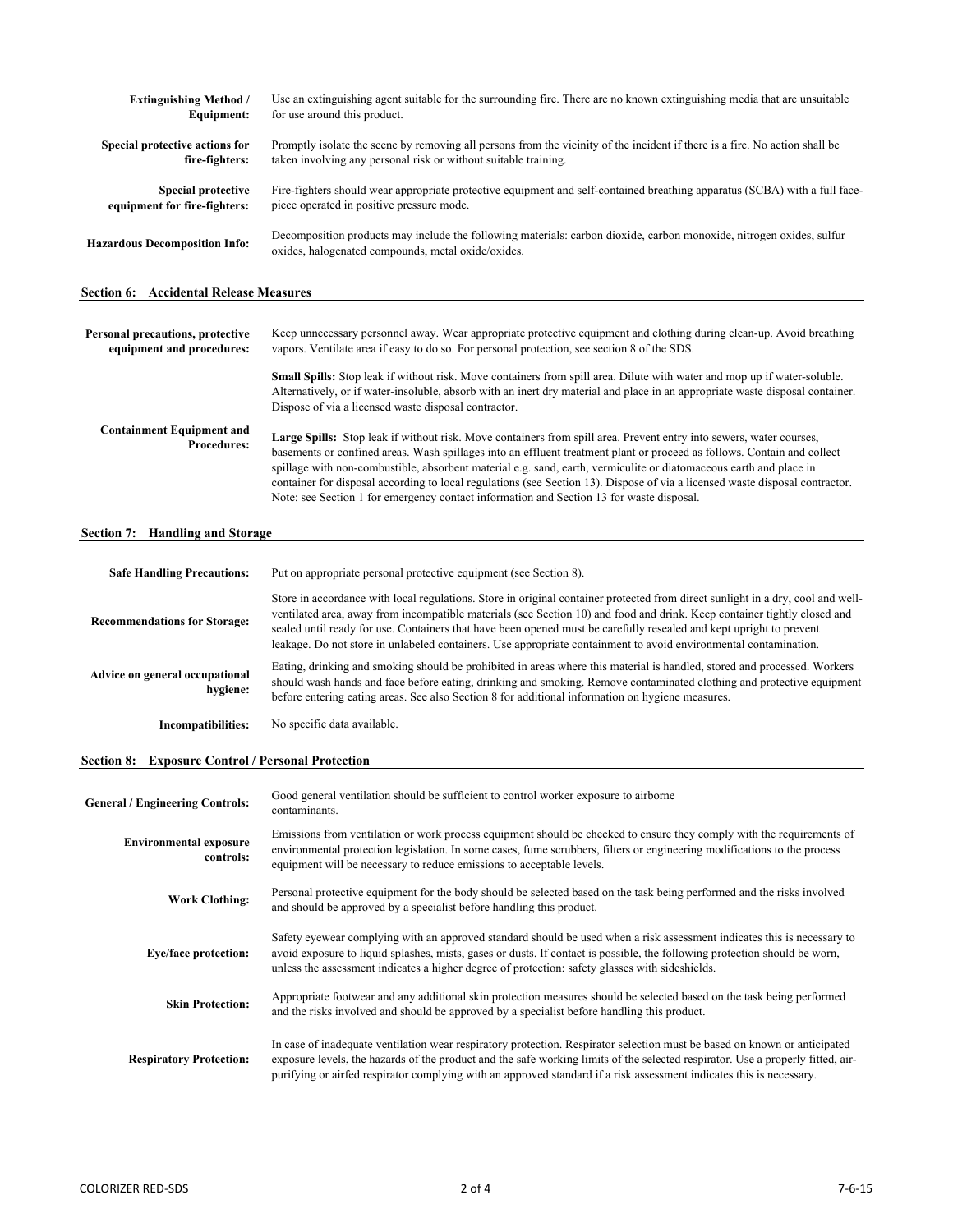**Additional Information:**

Wash hands, forearms and face thoroughly after handling chemical products, before eating, smoking and using the lavatory and at the end of the working period. Appropriate techniques should be used to remove potentially contaminated clothing. Wash contaminated clothing before reusing. Ensure that eyewash stations and safety showers are close to the workstation location.

| <b>Substances with Exposure Limits</b> | CAS# | <b>ACGIH-TLV</b> | <b>ACGIH-STEL</b> | <b>OSHA-PEL</b> | <b>NIOSH-REL</b> |
|----------------------------------------|------|------------------|-------------------|-----------------|------------------|
| None                                   |      |                  |                   |                 |                  |

# **Section 9: Physical and Chemical Properties**

| <b>State:</b>             | Liquid              | <b>Melting Point:</b>          | Not avail         | <b>Freezing Point:</b>            | OC(32F)                  |
|---------------------------|---------------------|--------------------------------|-------------------|-----------------------------------|--------------------------|
| Color:                    | Red                 | <b>Boiling</b><br>Point/Range: | 100C (212F)       | pН                                | Not tested               |
| <b>Weight Per Gallon:</b> | $9.25 \text{ lb/g}$ | Odor:                          | Characteristic    | <b>Water Solubility:</b>          | Insoluble in<br>cold/hot |
| <b>Evaporation rate:</b>  | $\leq 1$            | <b>Flash Point:</b>            | Not<br>applicable | Part. Coeff (n-<br>octanol/water) | Not<br>applicable        |
| <b>Upper Flam Limits:</b> | Not<br>tested       | <b>Lower Flam</b><br>Limits:   | Not tested        | <b>Vapor Pressure:</b>            | Not<br>available         |
| <b>VOC Content:</b>       | 8.39%               | <b>Viscosity:</b>              | Not tested        | <b>Autoignition Temp:</b>         | Not<br>applicable        |

# **Section 10: Stability and Reactivity**

**General: Incompatible materials: Decomposition products:** The product is stable. Under normal conditions of storage and use, hazardous reactions will not occur. There is no specific test data related to reactivity of this product or its ingredients. No specific data. Under normal conditions of storage and use, hazardous decomposition products should not be produced.

# **Section 11: Toxicological Information**

| <b>Toxicological Information</b>               |                                                   |                                                                                                           |
|------------------------------------------------|---------------------------------------------------|-----------------------------------------------------------------------------------------------------------|
| <b>Route of Exposure</b>                       |                                                   | <b>Values</b>                                                                                             |
|                                                |                                                   | No data or estimates available                                                                            |
| <b>Acute Toxicity</b><br>(Conclusion/Summary): | No known significant effects or critical hazards. |                                                                                                           |
| <b>Likely Routes of Exposure:</b>              | Not available.                                    |                                                                                                           |
| <b>Potential Chronic Health Effects:</b>       |                                                   |                                                                                                           |
| General:                                       | No known significant effects or critical hazards. |                                                                                                           |
| <b>Carcinogenicity or</b><br>mutagenicity:     | No known significant effects or critical hazards. |                                                                                                           |
| <b>Other Notes:</b>                            |                                                   | No known significant effects or critical hazards for teratogenicity, developmental, or fertility effects. |
|                                                |                                                   |                                                                                                           |

# **Section 12: Ecological Information**

**Aquatic toxicity:** Not available. **Degradation / Mobility info:** Not available. **Bioaccumulative potential:** Not available. **General:** This product has no known significant effects or critical hazards.